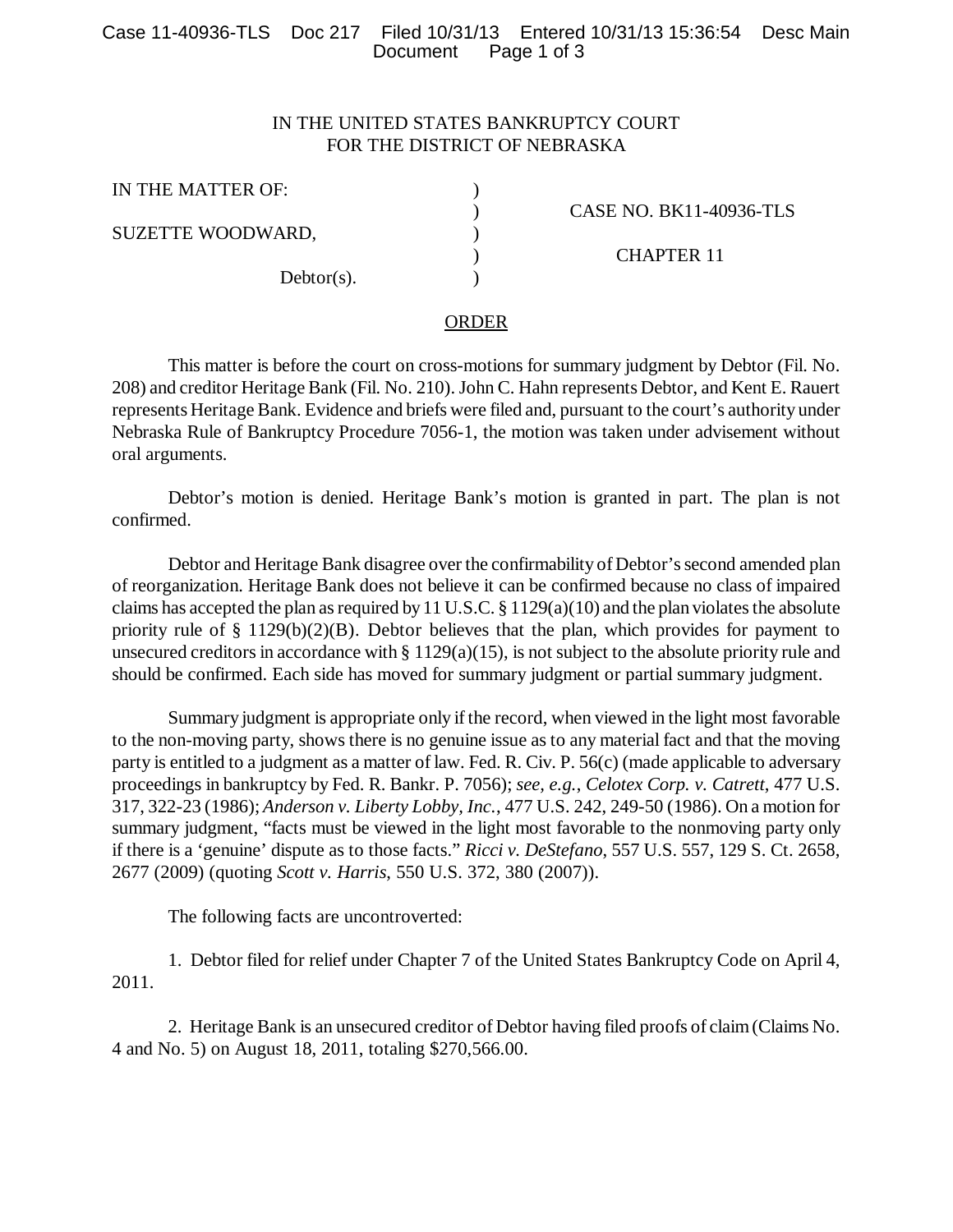#### Case 11-40936-TLS Doc 217 Filed 10/31/13 Entered 10/31/13 15:36:54 Desc Main Page 2 of 3

3. Debtor's obligation to Heritage Bank came about as a result of several loans made by Heritage Bank to Debtor, her former spouse, and Woodward Construction & Custom Renovations.

4. On August 15, 2012, Debtor filed a motion to convert her Chapter 7 proceeding to one under Chapter 11. Said motion was granted by the court on September 10, 2012, and the case was converted to Chapter 11.

5. Prior to and throughout the duration of Debtor's bankruptcy, she has been employed as a pathologist. Debtor has been both an employee and owner/member of Pathology Specialists, LLC located in Grand Island, Nebraska, throughout the duration of her bankruptcy.

6. Debtor filed a second amended Chapter 11 plan (Fil. No. 194) on June 19, 2013. Heritage Bank objected to confirmation of said plan by filing an objection to confirmation (Fil. No. 198) on July 16, 2013.

7. The plan proposes to pay Heritage Bank \$519.00 per month out of Debtor's projected disposable monthly income of \$1,000.00 for a period of five years.

8. Debtor resides at 2604 Arrowhead Road in Grand Island, Nebraska. She acquired the property from Leland and Marie Elliott on May 15, 2012. The Elliotts are secured by a deed of trust on the property.

9. Under the terms of the proposed plan, a balloon payment due to the Elliotts was extended by one year to June 1, 2014.

Debtor admits the existence of factual and legal questions in connection with whether \$1,000.00 is an adequate calculation of her disposable income. However, she requests partial summary judgment on the issues of whether the absolute priority rule applies and whether one of the classes that voted for the plan is properly considered an impaired class. Because the issue of impairment is dispositive, rendering the cram-down provisions of § 1129(b), including the absolute priority rule, inapplicable, the court need not address the parties' arguments about absolute priority at this juncture.

Debtor asserts that the Elliotts are impaired creditors because the plan proposes to delay the payment of the balloon payment owed to them. They have voted to accept the plan. Section 1129(a)(10) (confirmation of a plan that impairs a class of claims may occur only if at least one class of claims that is impaired has accepted the plan). This section is intended to "provide some indicia of support by affected creditors and prevent confirmation where such support is lacking." *Windsor on the River Assocs., Ltd v. Balcor Real Estate Fin., Inc. (In re Windsor on the River Assocs., Ltd.)*, 7 F.3d 127, 131 (8th Cir. 1993) (quoting *In re Lettick Typografic, Inc.*, 103 B.R. 32, 38 (Bankr. D. Conn. 1989)).